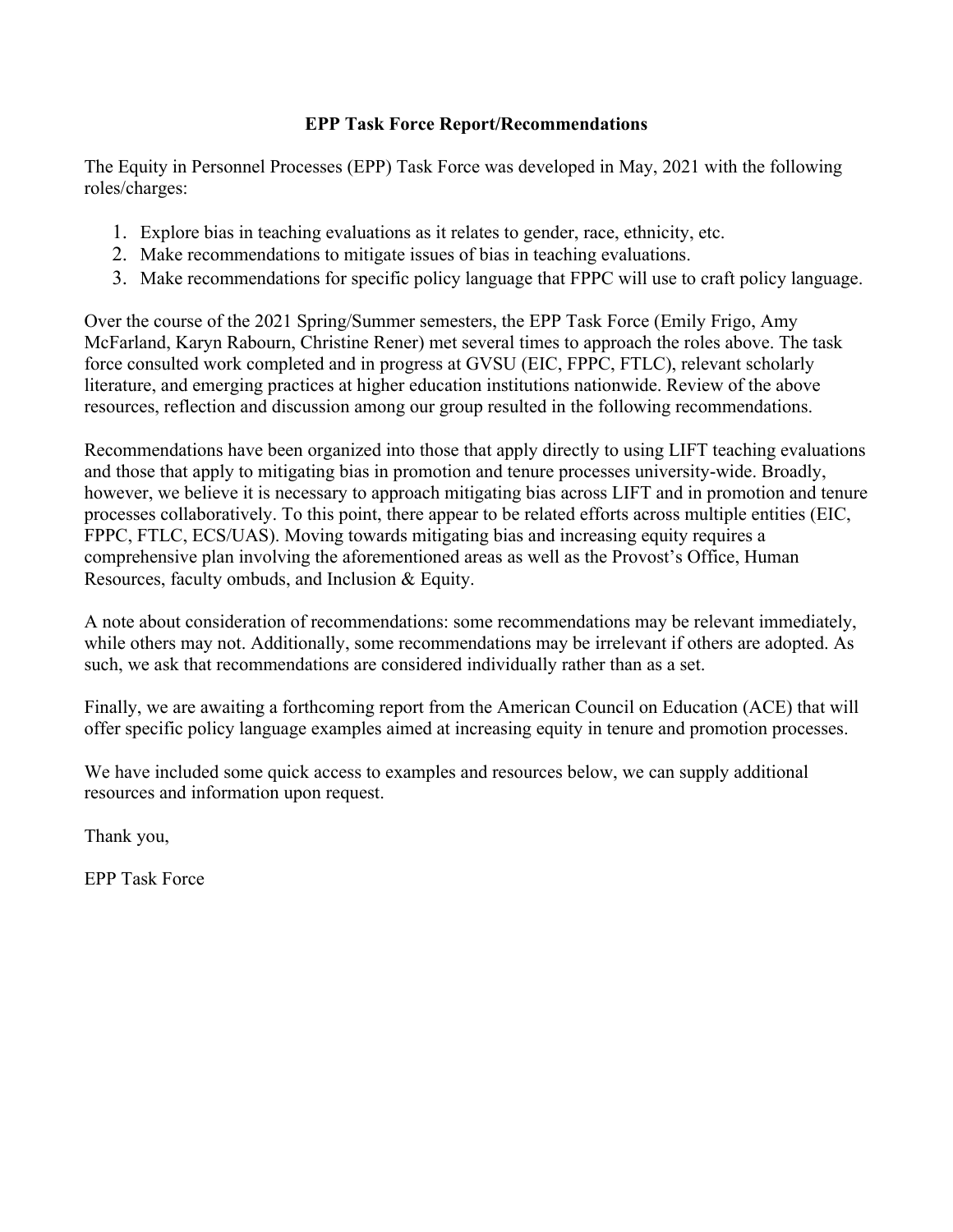## **Recommendations re: LIFT Teaching Evaluations**

**1. We recommend LIFT teaching evaluations no longer be used for annual review and tenure and promotion processes. We further recommend these be used for formative purposes only and are only viewed by instructors and chairs/deans (with explicit guidelines for appropriate use).**

Please see reports from EIC and FPPC and significant evidence from academic literature acknowledging bias across student evaluations of teaching.

- **2. We recommend the university generate and disseminate a document/statement on the GVSU website that acknowledges bias in student evaluations with relevant evidence and resources to help mitigate bias.** Explicitly share how student evaluations will and will not be used with regard to annual review and tenure and promotion processes.
	- a. Ex. The Howard R. Hughes College of Engineering at the University of Nevada, Las Vegas offers this statement:
		- i. "It is well established in the academic literature that some metrics have known racial or gender bias, including at least 1) letters of support, 2) student evaluations, and 3) the peer review process for accepting or rejecting publications (if not double blind)" Para. 1. (https://www.unlv.edu/engineering/promotiontenure-avoiding-bias)
		- ii. Evidence/resources:
			- 1. American Sociological Association (2019): Statement on Student Evaluations of Teaching
			- 2. Peterson et al. (2019): Mitigating bias in student evaluations of teaching
- **3. We recommend the university explicate and publicize the process for faculty to request a student evaluation that demonstrates explicit bias in their written feedback be removed from record.** 
	- a. Please see the final item on the Principles regarding the use of LIFT results for summative evaluation of faculty teaching: "*Remember that each faculty member has the right to request that comments that they deem prejudicial be redacted from LIFT documents used for summative evaluations.*" It is currently unclear what the process of redaction is (who requests, what the resulting evaluation reports entail, and who may or may not still have the ability to view original LIFT evaluations). (https://www.gvsu.edu/lift/principles-for-summative-evaluation-16.htm)
	- b. Support: Final EIC Report to ECS on Diversity of Faculty, Staff, and Students across Colleges
- **4. We recommend the university develop a more comprehensive 'rubric' to identify effective teaching and evidence that could be used as a part of tenure and promotion processes.**  [Already in progress at FPPC]
	- a. Ex. Kansas University (https://cte.ku.edu/benchmarks-teaching-effectiveness-project)
	- b. Ex. University of Colorado Boulder (https://www.colorado.edu/teaching-qualityframework/about-tqf)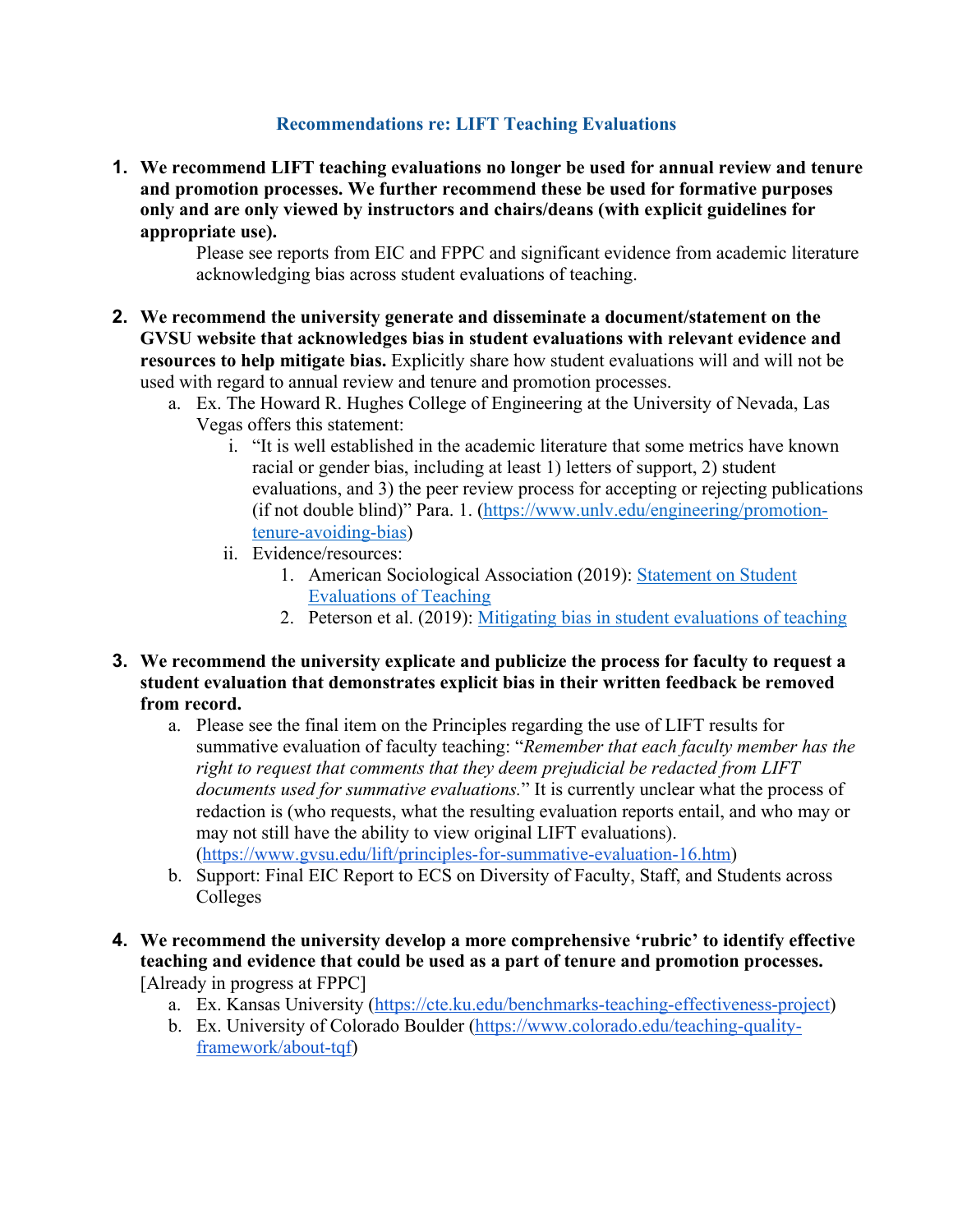## **Recommendations re: Mitigating bias in promotion and tenure processes and evaluations of teaching for non-tenure-track faculty**

- **5. We recommend a thorough and regular review of university, college, and department guidelines for instances of bias. We further recommend immediate review of unit-specific requirements/expectations that exceed college and university requirements that introduce and/or perpetuate bias and that such expectations/requirements be immediately remedied.** 
	- **a.** Ex. Requiring a teaching award for early promotion and tenure: *'For early tenure and promotion to associate, a faculty member must have external recognition of their teaching excellence; e.g., college or university teaching award, award from professional organization, model syllabus published, etc.'* (current guidelines from one GVSU academic department.)
- **6. We recommend the university design and facilitate leadership training and ongoing professional development for ALL department chairs with an equity and inclusion lens.** 
	- a. Include content that helps academic department leadership identify how bias can impact faculty and staff experiences and the ways in which it is presented (in workload and service assignments, hiring processes, student and peer evaluations of teaching, interactions with colleagues, etc.).
	- b. Pay special attention to how annual processes impact workload equity across all faculty but especially for societally and institutionally marginalized faculty (BIPOC, women, LGTBQ+, etc.).
	- c. Please see previous work from ULEAD Task Force with relevant resources related to leadership development on campus.
- **7. We recommend the university require and appropriately train** *all* **evaluators that participate in promotion and tenure processes about how to identify and reduce bias and increase equity in review of promotion and tenure materials.** 
	- a. Include information about the promotion and tenure process, considerations at each level of review, considerations related to evaluating teaching, research and service through a lens that acknowledges potential and/or unconscious bias, etc. This may require tenure and promotion committees to engage annually in norming activities to ensure personnel documents are evaluated with an equity-minded approach.
	- b. Create and promote a best practices document for participation in the personnel process for candidates and evaluators aimed at increasing equity and reducing bias.
	- c. Reward connections to strategic goals of the university in faculty efforts (space in integrative statement). Example: participating in community-based teaching or scholarship/service efforts designed to enhance the experience of marginalized students/peoples.
		- i. Ex. University of California Office of the President statement: *The University of California is committed to excellence and equity in every facet of its mission. Contributions in all areas of faculty achievement that promote equal opportunity and diversity should be given due recognition in the academic personnel process, and they should be evaluated and credited in the same way as other faculty achievements. These contributions to diversity and equal opportunity can take a variety of forms including efforts to advance equitable access to education, public*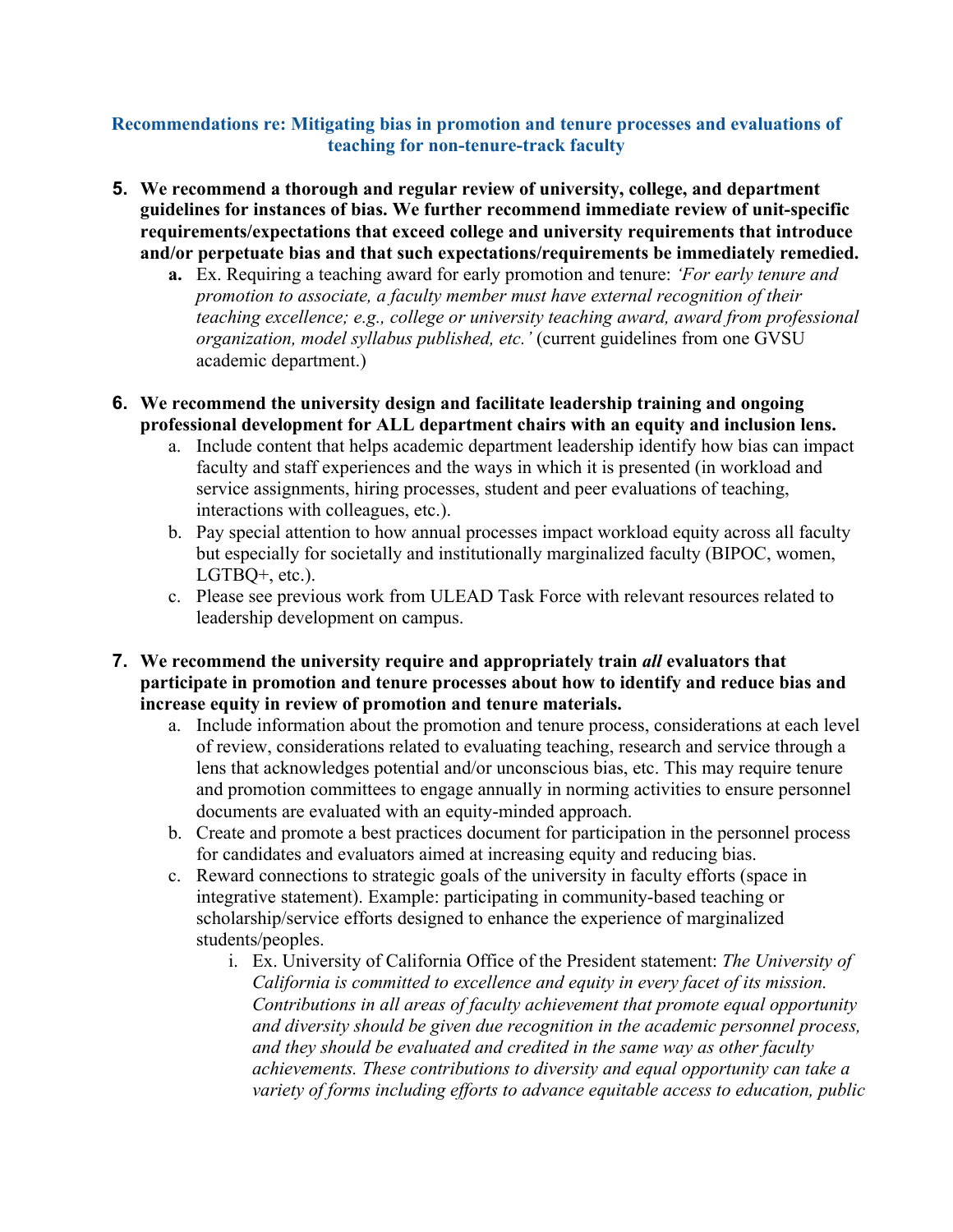*service that addresses the needs of California's diverse population, or research in a scholar's area of expertise that highlights inequalities. Mentoring and advising of students and faculty members, particularly from underrepresented and underserved populations, should be given due recognition in the teaching or service categories of academic personnel policies.*  https://www.ucop.edu/academic-personnel-programs/academic-personnelpolicy/appointment-and-promotion/index.html

- d. Explicitly indicate the inclusion of work that relates to strategic goals of the university (including inclusion work) in teaching, scholarship, and service on unit-level and collegelevel tenure and promotion documents.
	- i. Ex. IUPUI Faculty Council voted to approve the addition of an integrative diversity, equity, and inclusion case to the IUPUI Promotion and Tenure Guidelines. This historic measure is the first in the country to allow promotion based on engagement in activities that advance diversity, equity, and inclusion. https://academicaffairs.iupui.edu/AAContent/Html/Media/AAContent/02- PromotionTenure/PromotionAndTenure/ptguidelines-current-year-final.pdf
- e. Evidence/resources/examples:
	- i. Laursen & Austin (2014): Strategic Intervention Brief #6: Equitable processes of tenure and promotion
	- ii. Ex. Retention, Tenure, and Promotion Bias-Literacy Training Guide Creating an Inclusive and Equitable Process, ADVANCE Project TRACS, Montana State University: https://www.montana.edu/nsfadvance/documents/RTP\_TrainingGuide\_6.18.18.pd f
	- iii. Ex. 2021 Promotion & Tenure Process for Administrators, The University of Arizona (training through the Vice Provost for Faculty Affairs): https://facultyaffairs.arizona.edu/sites/default/files/2021.03.12%20Administrators %20Workshop%20on%20Promotion%20Process.pdf

## **8. We recommend an external advocate as a non-voting member on all personnel decision committees at all levels of the process.**

- a. See Utah State University https://www.colorado.edu/eer/sites/default/files/attachedfiles/6\_tenurepromotionbrief123015.pdf
- b. Please see how the Math Department Bylaws 3.6 'Personnel Committee': Mathematics Department Bylaws - Mathematics Department Policies, Procedures, and Resources.
- **9. We recommend enhanced faculty onboarding with specific attention to personnel actions:**  In addition to new hire onboarding, establish orientation for faculty going through the personnel process (contract renewal, tenure, promotion) one year prior to their scheduled action. The goal is to provide ongoing, scaffolded support of the candidate and formal opportunities to clarify tenure and promotion expectations.
	- a. Topics to include:
		- i. Evaluation Principles: "The evaluation process is designed to create an open, uniform, and equitable procedure for the review of faculty by their peers. The central principle of this process is to have an informed, candid, and open, job-